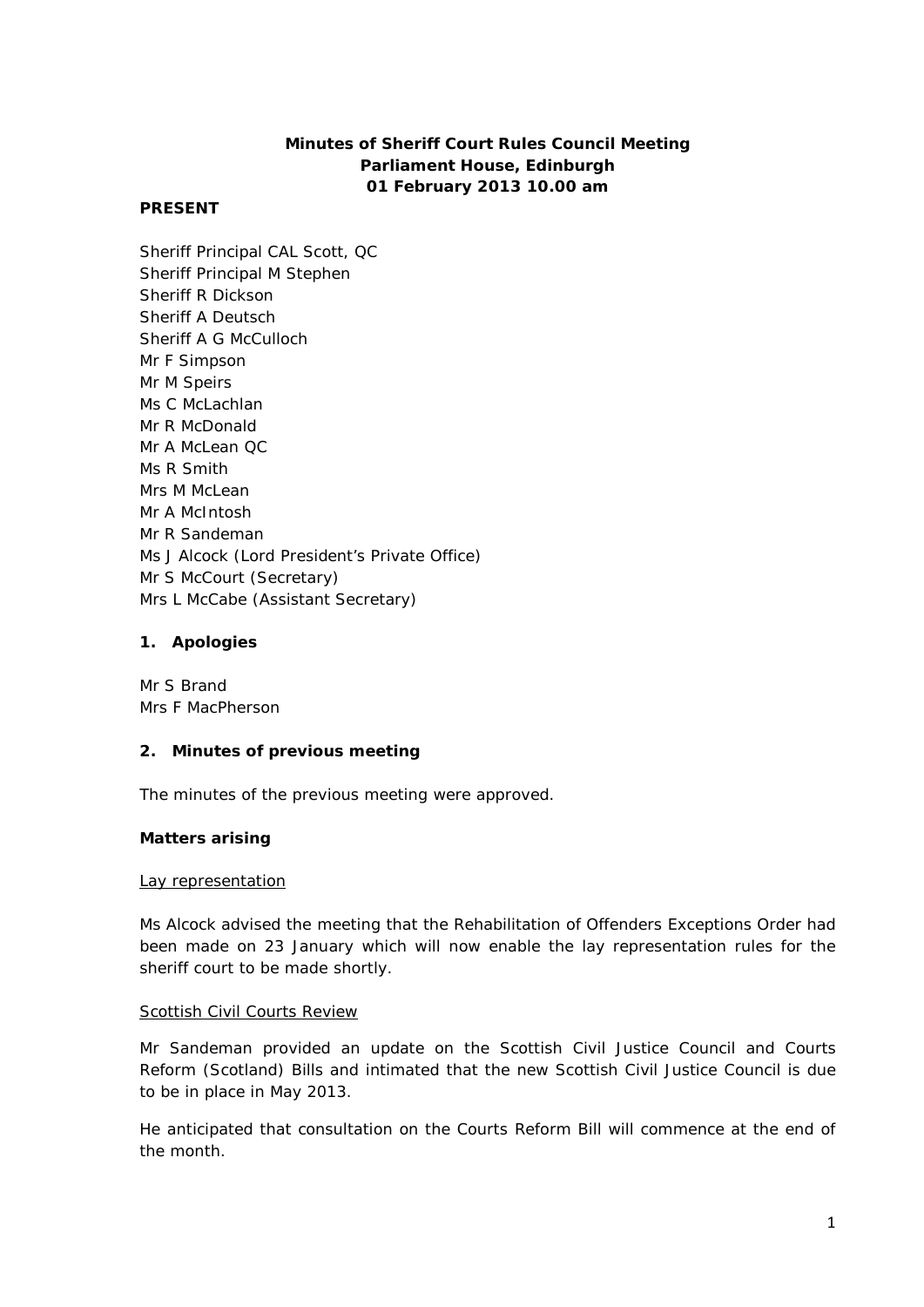## Housing (Scotland) Act 2001- Evictions

The Secretariat advised that the Scottish Government had been informed of the Council's decision not to make any changes to the detail of Form 28.BA. No further representation had been submitted by the Scottish Government.

## **3. Service of Sheriff Court Inhibitions – Furth of Scotland**

The Council considered the e-mail produced by the Accountant in Bankruptcy. After discussion, the Council, whilst noting the concerns raised by the Society of Messengersat-Arms (SMASO) agreed that it would not be appropriate to take any action as presently advised.

## **Action: The Secretariat to advise SMASO and the Accountant in Bankruptcy;**

## **4. Royal Mail – Recorded Delivery Citations**

Mrs McLean provided the meeting with an update and advised that Hamilton Sheriff Court is making use of the Royal Mail's Track and Trace service. She advised that, with the exception of one instance, no difficulties were being experienced.

Mr Speirs advised that one Calling-Up Notice had taken seven weeks to be returned by the Post Office, but otherwise matters appeared to have settled down.

The Council agreed to take no further action.

## **5(a) SCRC Child Welfare Working Group: The Children's Hearings (Scotland) Act 2011**

The Chairman thanked the working group, and all involved, for their efforts in the preparation of the draft rules now before the Council for consideration.

The Chairman advised that the intention was to clear the rules in principle, subject to a number of other matters that have still to be resolved such as, the transitional and savings provision order for the 2011 Act which is still being worked on by Scottish Government who have undertaken to provide the secretariat of the SCRC with sight of the draft order in due course; the draft Children's Hearings (Scotland) Act 2011 (Implementation of Secure Accommodation Authorisation)(Scotland) Regulations 2012, which are subject to Affirmative procedure; confirmation from the Scottish Government on the position in regard to legal aid rules and the steps taken to close the potential gap in relation to exclusion orders caused by the repeal of section 29 of the Legal Aid (Scotland) Act 1986; terminology changes to the Adoption Rules 2009 as a consequence of the coming into force of the Children's Hearings (Scotland) Act 2011.

Sheriff McCulloch provided a background on the preparation of the rules and expressed his disappointment that it was not possible to finalise the rules at this stage but asked members to consider the draft rules along with the substantive comment raised by Sheriff Dickson in relation to applications for evidence by live link.

After consideration, the Council agreed on further amendments to the draft rules. Subject to these amendments, it was agreed that the rules be cleared in principle and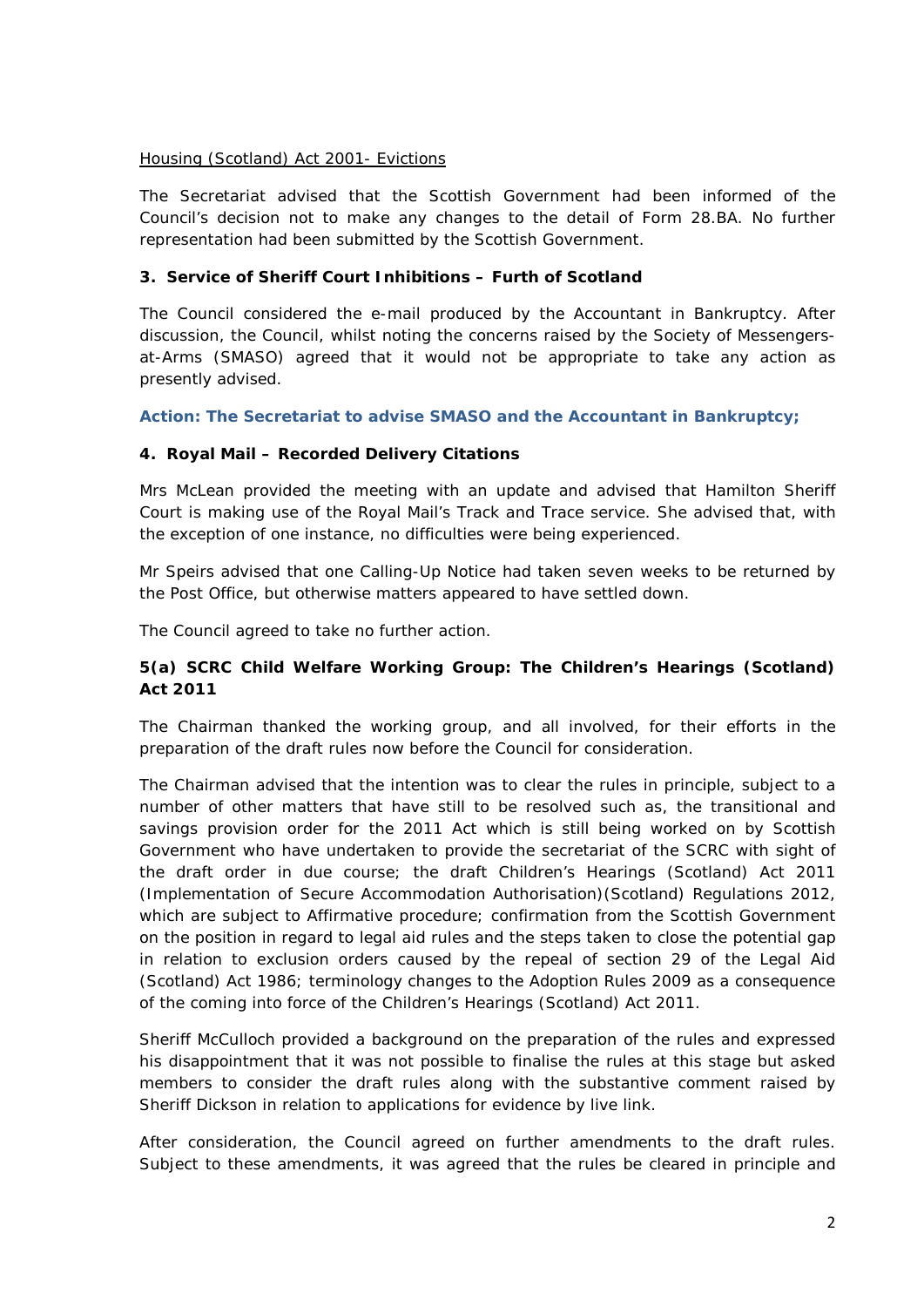once the outstanding matters are resolved for them then to be cleared in their entirety by the Chairman in consultation with Sheriff McCulloch.

The Council also agreed that consideration of new rules for section 185(2)(a)(ed) of the 2011 Act be remitted to the Scottish Civil Justice Council for its consideration.

**Action: The Secretariat to instruct amendments to the draft rules and once made and all outstanding matters resolved, are then to be cleared in their entirety by the Chairman in consultation with Sheriff McCulloch;**

**Action: The Secretariat to advise Scottish Government:**

### **5(b) SCRC Child Welfare Working Group: Family/Adoption Proceedings**

The Chairman again thanked the working group, and all involved, for their efforts.

Sheriff McCulloch provided a background to the preparation of the rules and explained that this would be a short term fix given the work of the Joint Working Group on Family Law.

The Council considered the draft rules along with some additional points that were raised by the Scottish Court Service (SCS). After consideration, the Council agreed further amendments.

Sheriff Principal Stephen raised a point on whether rule 18(2) of the Adoption Rules 2009 should be reviewed or amended to allow scope for more than one continuation of a preliminary hearing, if circumstances allow. The Council agreed in principle with Sheriff Principal Stephen but allowed the working group time to reflect on the primary legislation and consider and amend the draft rules as necessary in consultation with her. The working group also to review whether draft rules  $18(1)(B)(v)$  and  $35(1)(b)(v)$  were required.

After discussion, the Council, having considered the SCS request for a three month lead in time before commencement to allow for court programming, agreed that the normal interval was sufficient.

Subject to the further agreed amendments being made it was agreed that the rules be cleared by the Chairman in consultation with Sheriff McCulloch.

**Action: The Secretariat to instruct amendments to the draft rules as necessary and thereafter for them to be cleared by the Chairman in consultation with Sheriff McCulloch;**

#### **Action: The Secretariat to advise SCS;**

### **6. Scottish Court Service representation re electronic signatures**

After consideration of the representation from SCS, the Council agreed that because of the tight timetable being worked towards the finalisation of the children's hearings rules there was insufficient time in which to give the matter full and proper consideration. The Council was also of the view that the use of electronic signatures requires to be considered in the context of all civil proceedings and not just in relation to proceedings under the Children's Hearings (S) Act 2011.